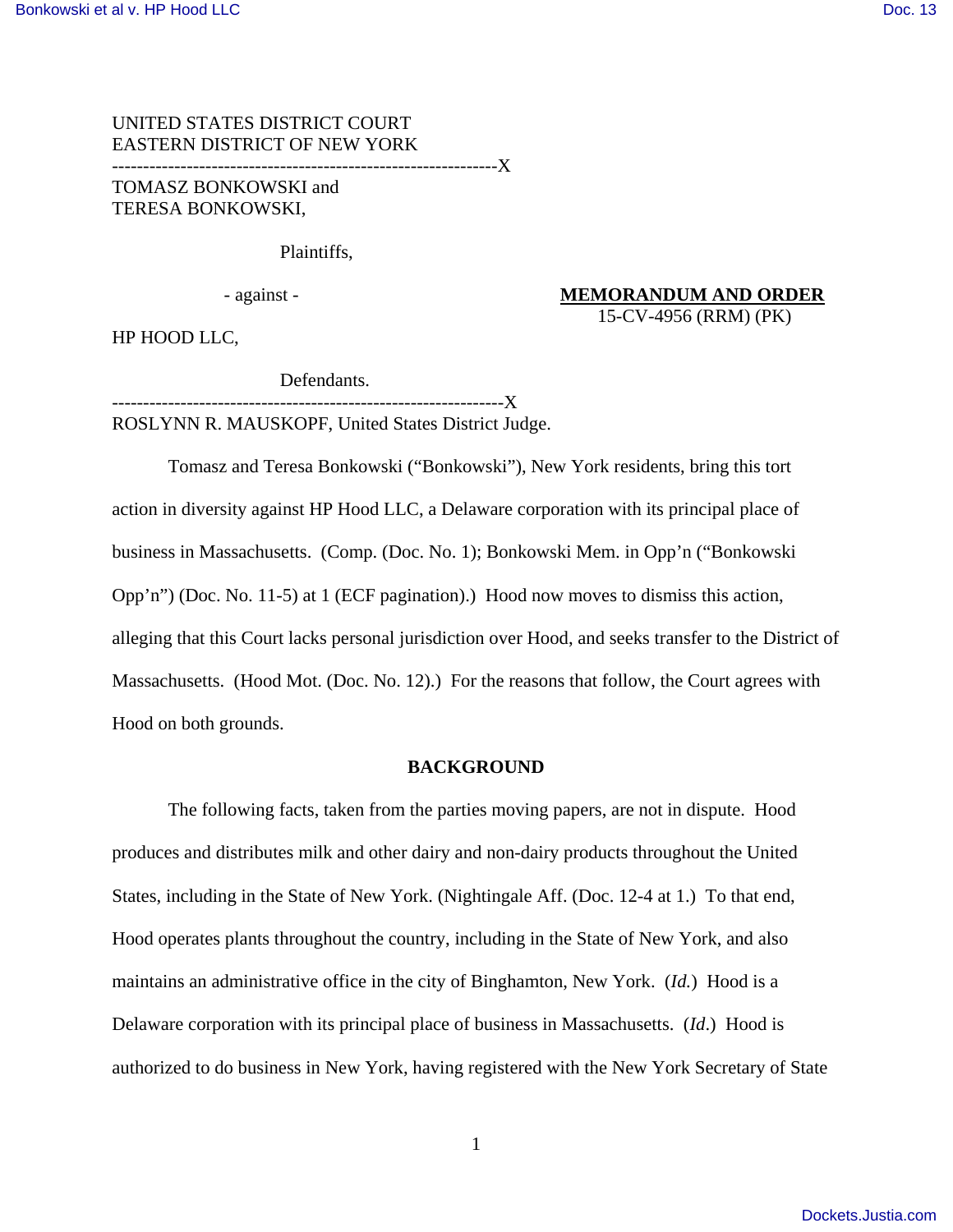and appointing an entity for service of process and filing within the state. (Bonkowski Aff. (Doc No. 11-4) at 1 and Ex. B.)

 On May 29, 2015, Tomasz Bonkowski, a truck driver with Foodliner, Inc., was delivering goods to Hood from New York and was injured after tripping over a raised metal plate at Hood's Agawam, Massachusetts facility. (Bonkowski Opp'n at 1.) He sustained injuries to his right shoulder, and left hand and arm, and is receiving his medical treatment in Brooklyn, which has, to date, included at least one surgical procedure. (*Id*. at 2, 7.)

 Bonkowski maintains that this Court may assert personal jurisdiction over Hood because of Hood's contacts with New York and because Hood has consented to such jurisdiction by virtue of registering to do business in New York and by litigating in New York courts. (*See generally* Bonkowski Opp'n.) Hood maintains that following the Supreme Court's decision in *Daimler AG v. Bauman*, 134 S. Ct. 746, 748–49 (2014), none of the grounds alleged by Bonkowski meets the requisites of the Due Process clause. (*See generally*, Hood Mot.) As discussed more fully below, the Court agrees with Hood. In addition, Hood seeks transfer of this action to the District of Massachusetts pursuant to 28 U.S.C. § 1406(a) based on improper venue. The Court grants that motion as well.

#### **DISCUSSION**

### **I. Personal Jurisdiction**

Personal jurisdiction in a diversity case is determined by the law of the state in which the district court sits. *Volkswagenwerk Aktiengesellschaft v. Beech Aircraft Corp.*, 751 F.2d 117, 120 (2d Cir. 1984). Plaintiff bears the burden of demonstrating that the Court may exercise personal jurisdiction over defendants. *See DiStefano v. Carozzi N. Am., Inc.*, 286 F.3d 81, 84 (2d Cir. 2001). "In deciding a pretrial motion to dismiss for lack of personal jurisdiction a district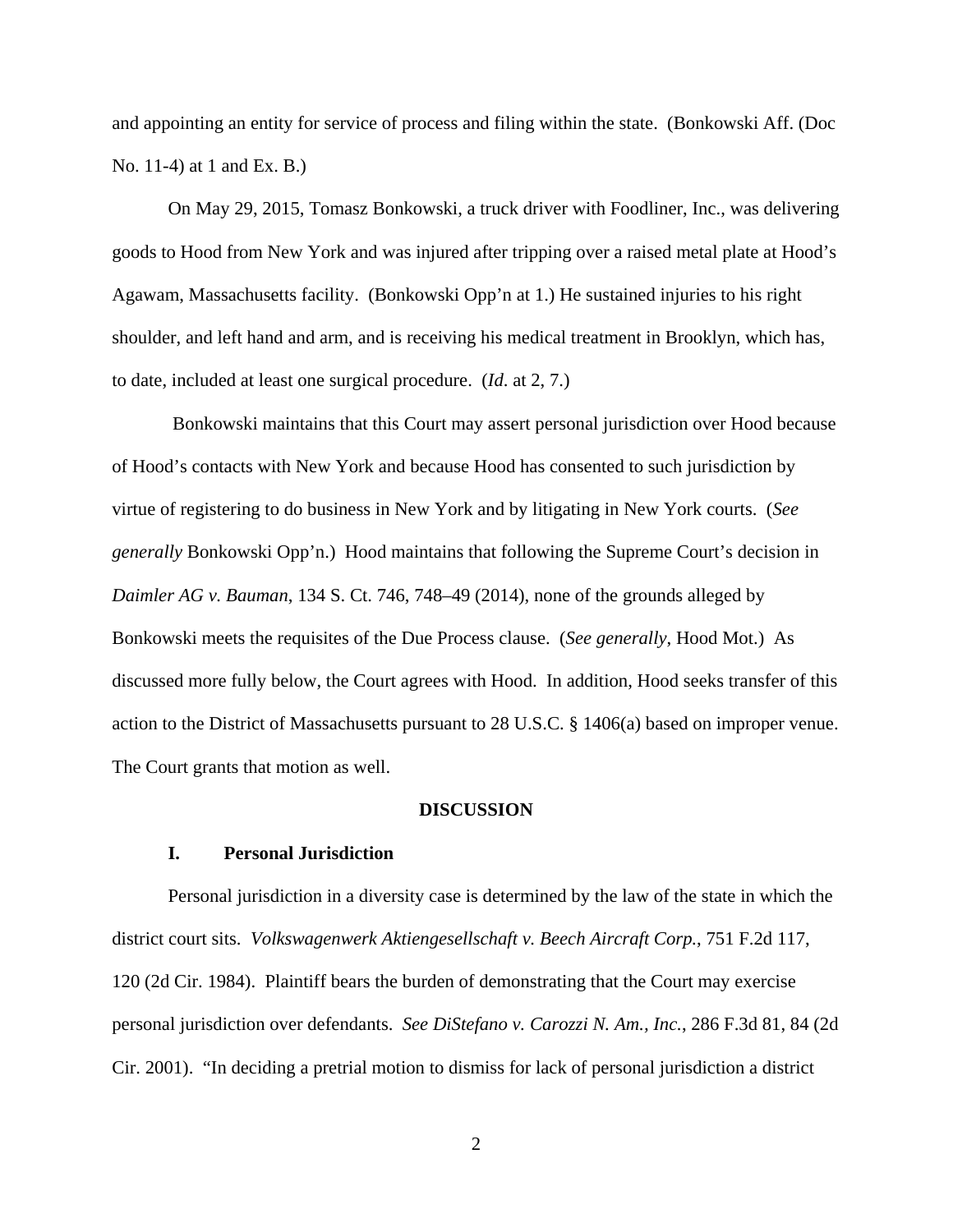court has considerable procedural leeway. It may determine the motion on the basis of affidavits alone; or it may permit discovery in aid of the motion; or it may conduct an evidentiary hearing on the merits of the motion." *Blau v. Allianz Life Ins. Co. of N. Am.*, 124 F. Supp. 3d 161, 170 (E.D.N.Y. 2015) (quoting *Dorchester Fin. Sec., Inc. v. Banco BRJ, S.A.*, 722 F.3d 81, 84 (2d Cir. 2013)). Where, as here, the issue of personal jurisdiction "is decided initially on the pleadings and without discovery, the plaintiff need show only a *prima facie* case" of jurisdiction on a motion under Rule 12(b)(2). *Volkswagenwerk Aktiengesellschaft*, 751 F.2d at 120; *accord Tamam v. Fransabank Sal*, 677 F. Supp. 2d 720, 725 (S.D.N.Y. 2010). In considering a Rule 12(b)(2) motion, the pleadings and affidavits are to be construed in the light most favorable to plaintiff, the non-moving party, and all doubts are to be resolved in plaintiff's favor. *See DiStefano*, 286 F.3d at 84.

Courts may exercise either general or specific personal jurisdiction. *Daimler AG*, 134 S. Ct. at 751; *Brown v. Lockheed Martin Corp.*, 814 F.3d 619, 624–25 (2d Cir. 2016). General jurisdiction allows a court to adjudicate "any and all" claims against a defendant, regardless of whether the claims are connected to the forum state. *Goodyear Dunlop Tires Operations, S.A. v. Brown*, 564 U.S. 915 (2011); *Brown*, 814 F.3d at 624. Specific jurisdiction renders a defendant amenable to suit only with respect to claims "arising out of or relating to the defendant's contacts with the forum." *Helicopteros Nacionales de Colombia, S.A. v. Hall*, 466 U.S. 408, 414 n.8 (1984); *Goodyear*, 131 S. Ct. at 2851; *Brown*, 814 F.3d at 624–25. "Whether specific or general, however, the exercise of personal jurisdiction over a defendant is informed and limited by the U.S. Constitution's guarantee of due process, which requires that any jurisdictional exercise be consistent with 'traditional notions of fair play and substantial justice.'" *Brown*, 814 F.3d at 625 (quoting *International Shoe Co. v. Washington*, 326 U.S. 310 (1945)).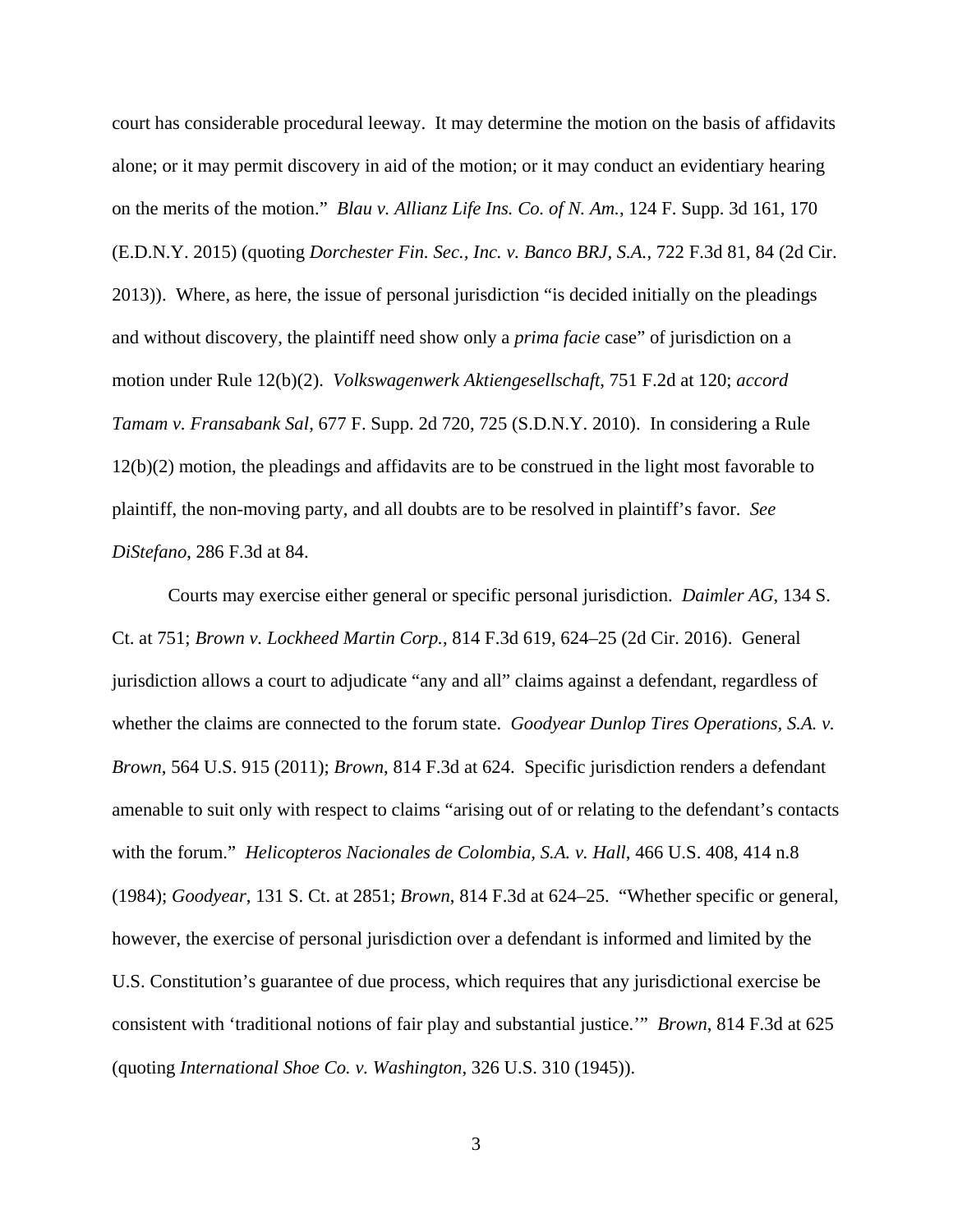Here, Bonkowski relies solely on New York Civil Practice Law and Rules section 301, New York's general jurisdiction statute. It provides that a New York court "may exercise jurisdiction over persons, property, or status as might have been exercised heretofore." New York courts have interpreted Section 301 to exercise jurisdiction over an out-of-state corporation that "has engaged in such a continuous and systematic course of 'doing business' in New York that a finding of its presence in New York is warranted." *Sonera Holding B.V. v. Cukurova Holding A.S.*, 750 F.3d 221, 224 (2d Cir. 2014) (alterations and internal quotation marks omitted) (quoting *Landoil Res. Corp. v. Alexander & Alexander Servs.*, 77 N.Y.2d 28, 33 (1990)). A corporation is "doing business" in New York if it "does business in New York not occasionally or casually, but with a fair measure of permanence and continuity." *Wiwa v. Royal Dutch Petroleum Co.*, 226 F.3d 88, 95 (2d Cir. 2000) (internal quotation marks omitted).

However, after *Daimler*, the relevant inquiry is not whether a corporation's activities within a forum are "in some sense continuous and systematic," but rather "whether that corporation's affiliations with the State are so continuous and systematic as to render [it] essentially at home in the forum State." 134 S.Ct. 746, 749 (quoting *Goodyear*, 131 S. Ct. at 2851); *see also, Brown*, 814 F.3d at 626–27; *Chatwal Hotels & Resorts LLC v. Dollywood Co.*, 90 F. Supp. 3d 97, 103–04 (S.D.N.Y. 2015).And after *Daimler*, "[e]xcept in a truly exceptional case, a corporate defendant may be treated as essentially at home only where it is incorporated or maintains its principal place of business – the 'paradigm' cases." *Brown*, 814 F.3d at 627 (internal citation and quotation marks omitted); *Gucci America, Inc. v. Weixing Li*, 768 F.3d 122, 135 (2d. Cir 2014).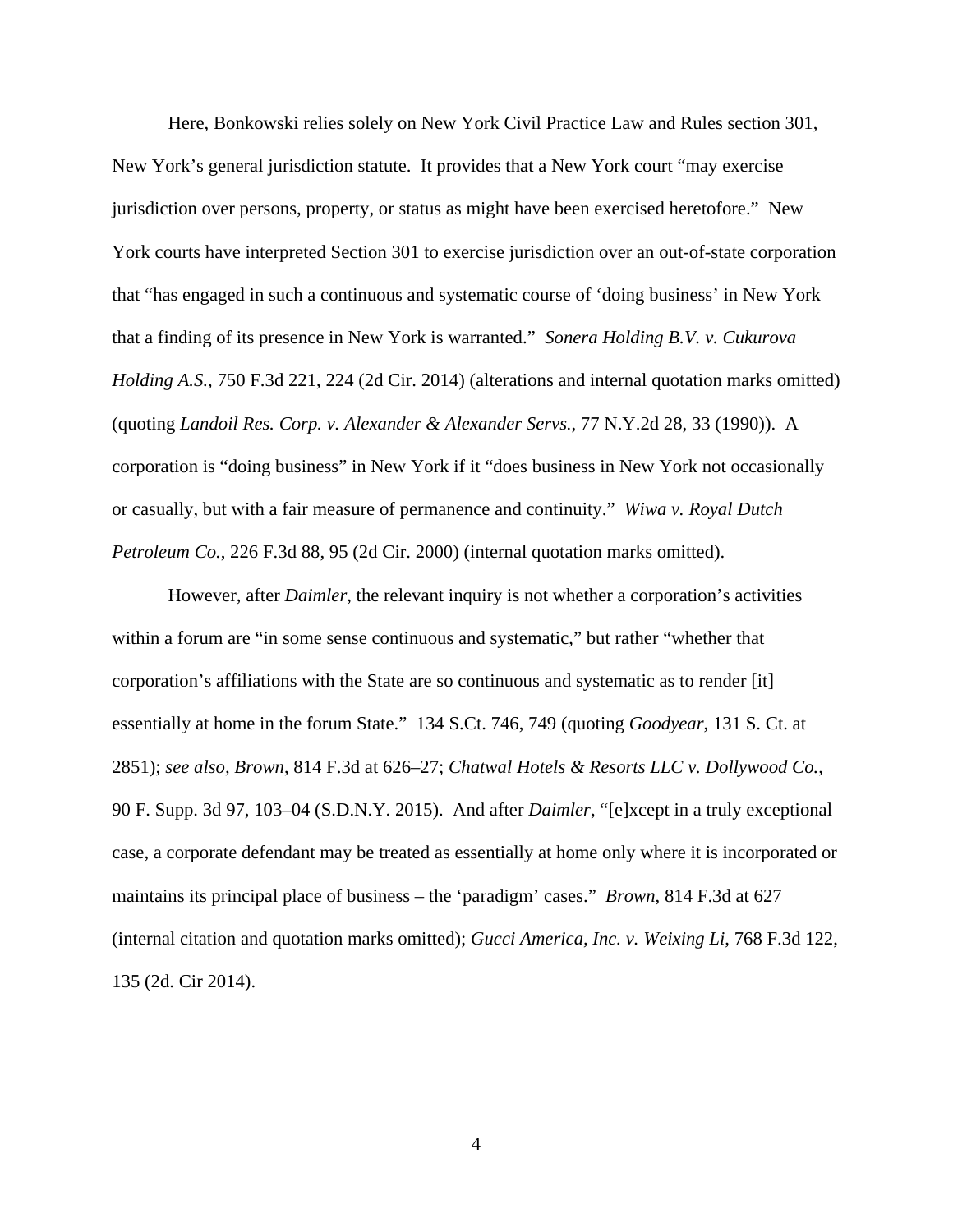In this case, Hood's contacts with New York state do not comport with *Daimler*'s due process standards and thus are not sufficient to give rise to personal jurisdiction over Hood in this Court. New York is neither Hood's place of incorporation, nor its principal place of business, and this case falls outside the "paradigm" established by *Daimler*. As such, Bonkowski "bears a heavy burden when []he asserts that [Hood's] presence in [New York] presents such an 'exceptional case.'" *Brown*, 814 F.3d 627. Bonkowski has failed to carry his burden.

Bonkowski has not sought discovery here and relies solely on the factual averments contained in Hood's motion regarding the extent of Hood's operations. (*See generally*, Bonkowski Opp'n.) He points to the fact that Hood is a national company with manufacturing operations across the United States, some of which are located in New York. Otherwise, Hood's presence in New York is limited to an administrative office located in Binghamton, New York. As *Daimler* counsels, in assessing the extent of a corporation's contacts in a state for general jurisdiction purposes, we must assess the company's local activity not in isolation but *in the context of the company's overall activity*." *Brown*, 814 F.3d at 629 (emphasis in original). Bonkowski does not even attempt to analyze Hood's amount of business in New York as compared with its overall national presence. *See Ritchie Capital Mgmt., LLC v. Costco Wholesale Corp.*, 2015 U.S. Dist. LEXIS 176994 at \*12 (S.D.N.Y. Sept. 21, 2015). Indeed, while Hood's contacts are not insubstantial, they appear to be a small portion of its entire operations. A corporation "that operates in many places can scarcely be deemed at home in all of them." *Daimler*, 134 S.Ct at 761, n.20; *see also*, *Gucci America, Inc.* 768 F.3d at 135 (holding branch offices of bank incorporated and headquartered elsewhere insufficient to establish personal jurisdiction after *Daimler*); *Ritchie Capital Mgmt.*, at \*18–19 (finding that

5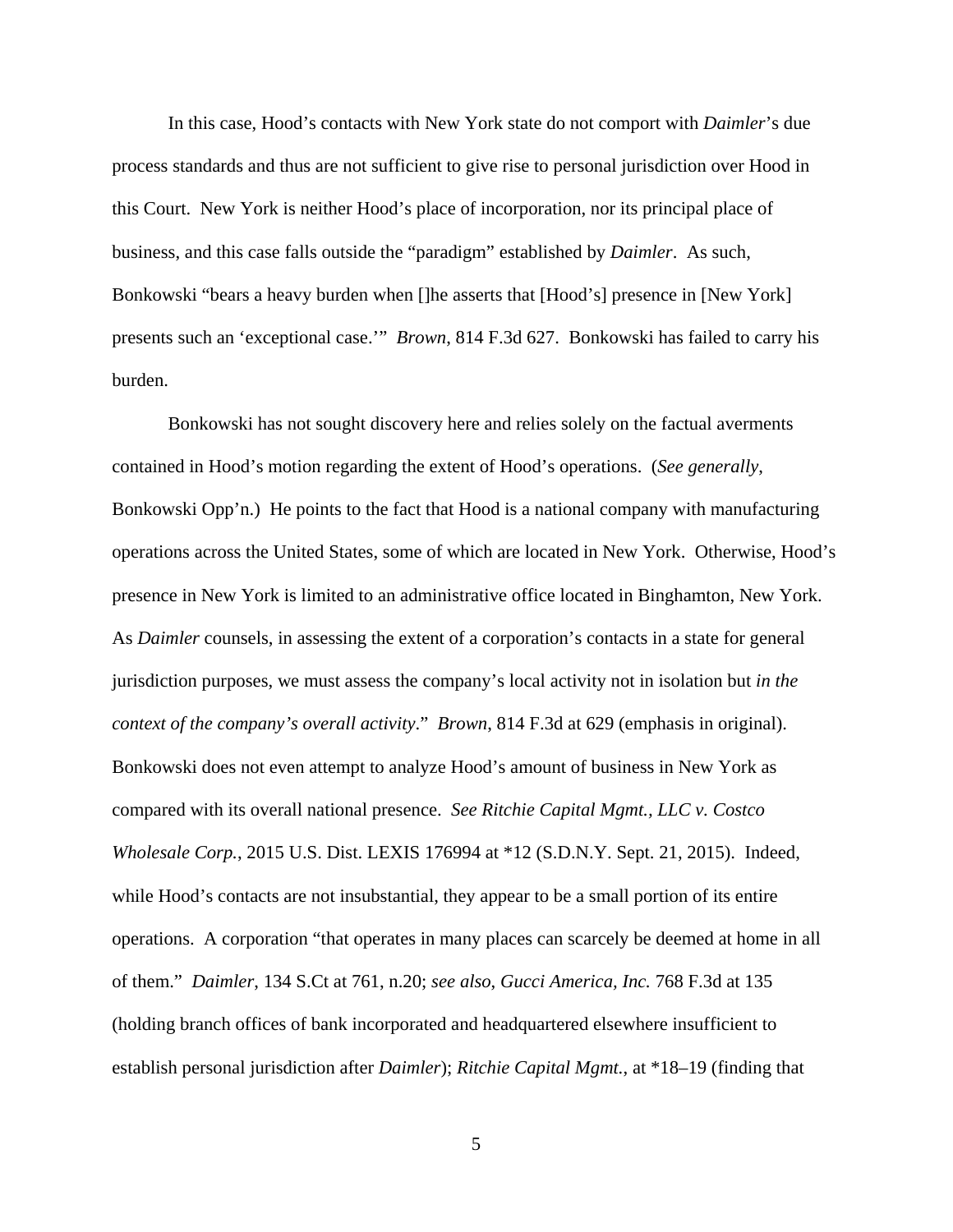only 2.53% of the total number of Costco warehouses, with 1.8% of its nationwide employee pool, does not give rise to personal jurisdiction in New York over Costco, headquartered and incorporated elsewhere); *Chatwal*, 90 F. Supp. 3d at 104 (finding that sporadic contracts with New York companies and other contacts with New York were insufficient to give rise to the "exceptional case" after *Daimler*).

Bonkowski attempts to bolster his argument by alleging that Hood "has consented to jurisdiction by naming an agent for service of process in the State of New York, and has utilized New York State and Federal Courts for actions on numerous occasions." (Bonkowski Opp'n at 6–7.) Neither argument saves the day.

First, "a foreign corporation shall not be considered to be doing business in this state . . . by reason of carrying on in this state any one or more of the following activities: (1) maintaining or defending any action or proceeding, whether judicial, administrative, arbitrative or otherwise . . . ." N.Y. Bus. Corp. L. §1301(b)(1). Moreover, Bonkowski's list of New York cases in which Hood is a litigant is of little value as all of the filings precede *Daimler*. (Breen Aff. (Doc. No. 11) at Ex. C.) In addition, Bonkowski does not provide any detail regarding these cases. Thus, Hood could be subject to *specific personal jurisdiction* if the causes of action arose out of Hood's conduct in New York state, or out of Hood's conduct outside of the state causing injury within the state.<sup>1</sup> *See* CPLR § 302; *Best Van Lines, Inc. v. Walker*, 490 F.3d 239, 246 (2d Cir. 2007) (holding that personal jurisdiction may lie where corporation has purposefully availed itself of the privilege of conducting activities in New York where there is an articulable nexus between plaintiff's claim and the corporation's transaction in New York.)

 $\overline{a}$ 

<sup>&</sup>lt;sup>1</sup> In fact, the patent infringement case cited by Bonkowski, *Steuben Foods Inc. v. HP Hood*, 12-CV-211, filed in the Western District of New York, relied on both general *and specific* personal jurisdiction over Hood. And while Hood did not contest general jurisdiction, it subjected itself to the jurisdiction of the court long before *Daimler* changed the landscape with respect to the application of the due process analysis on the jurisdictional requirements under New York law.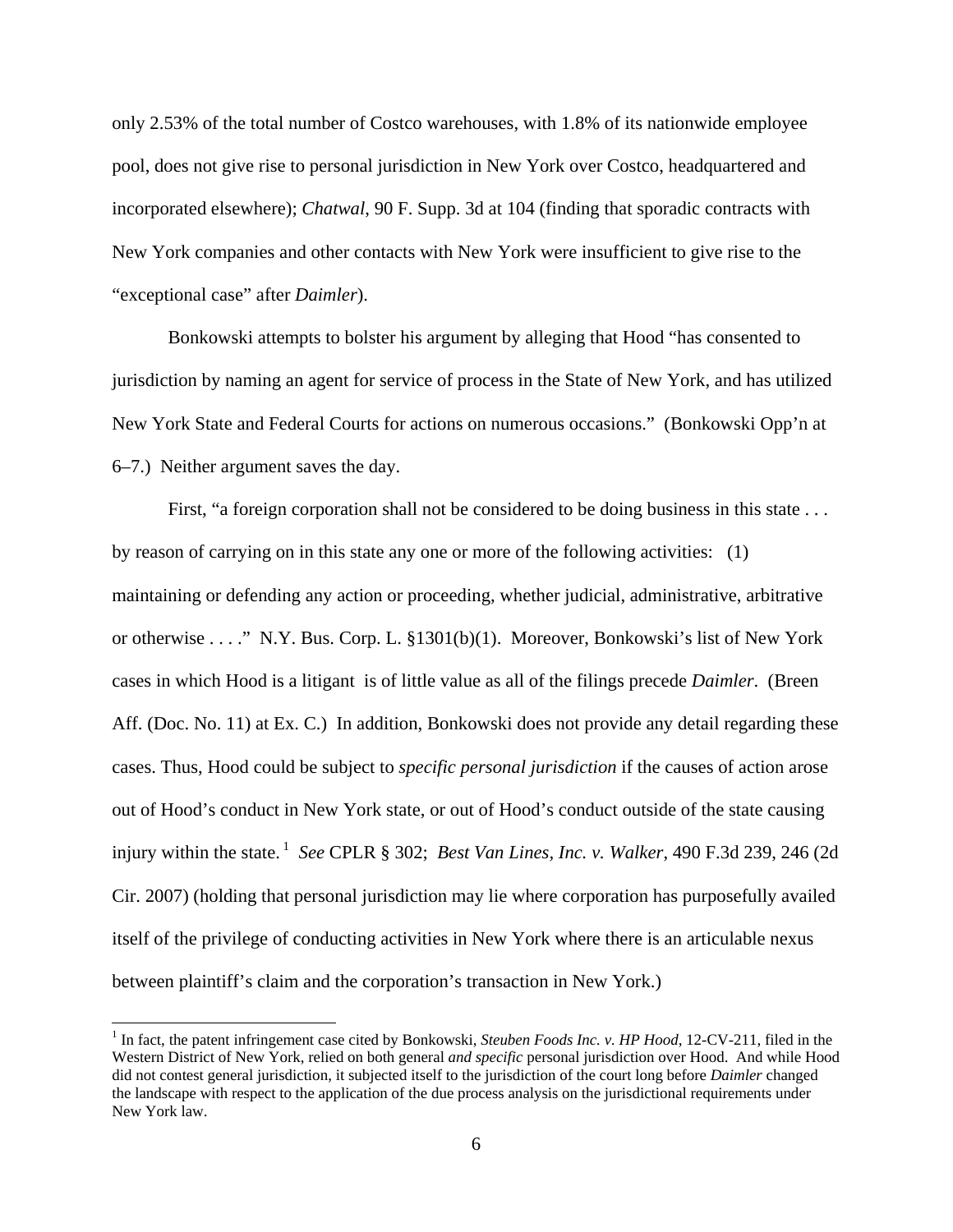Equally unavailing is Bonkowski's argument that Hood has "consented" to personal jurisdiction by registering to do business in New York state. While courts have held that a corporation has constructively consented to personal jurisdiction where it is authorized to do business in New York state, *see, e.g.*, *Augsbury Corp. v. Petrokey Corp*., 97 A.D. 2d 173, 175 (3d Dep't 1983), *Chong v. Healthtronics, Inc.*, 2007 U.S. Dist. LEXIS 45956 at \*17 (E.D.N.Y. June 20, 2007), they have done so prior to *Daimler*. And cases post-*Daimler* that have considered the continued viability of consent to jurisdiction through registration have done so without analysis, relying on the long-standing, pre-*Daimler* Appellate Division authority. *See, e.g.*, *Aybar v. Aybar*, No. 706909/2016, 2016 N.Y. Slip. Op. 31139 (N.Y. Sup. Ct. May 25, 2016); *Bailen v. Air & Liquid Sys. Corp.*, No. 190318/12, 2014 N.Y. Slip Op. 32079 (N.Y. Sup. Ct. August 5, 2014).

The New York Court of Appeals has not defined the scope of New York's business registration statutes and its impact on personal jurisdiction either pre- or post-*Daimler*, and this Court declines to so do. In *Brown v. Lockheed Martin Corp.*, the Second Circuit found it "prudent – in the absence of a controlling interpretation by the Connecticut Supreme Court, or a clearer legislative mandate than Connecticut law now provides – to decline to construe the state's registration and agent-appointment statutes as embodying actual consent by every registered corporation to the state's exercise of general jurisdiction over it." 814 F.3d at 626. Finding neither controlling case law nor a scintilla of discussion on this point from either party, the Court declines to give New York's statutory scheme such an expansive reading.<sup>2</sup> As the Circuit noted in *Brown* in the context of the Connecticut statute: "If mere registration and the accompanying

<sup>&</sup>lt;sup>2</sup> As a case in point, the Delaware Supreme Court recently found that *Daimler* rendered untenable the longstanding interpretation of the Delaware business registration statute that previously upheld implied consent to general jurisdiction. *Genuine Parts Co. v. Cepec*, 2016 Del. LEXIS 247 (Del. April 18, 2016) (overruling *Sternberg v. O'Neil*, 550 A.2d 1105, 1107 (Del. 1988).)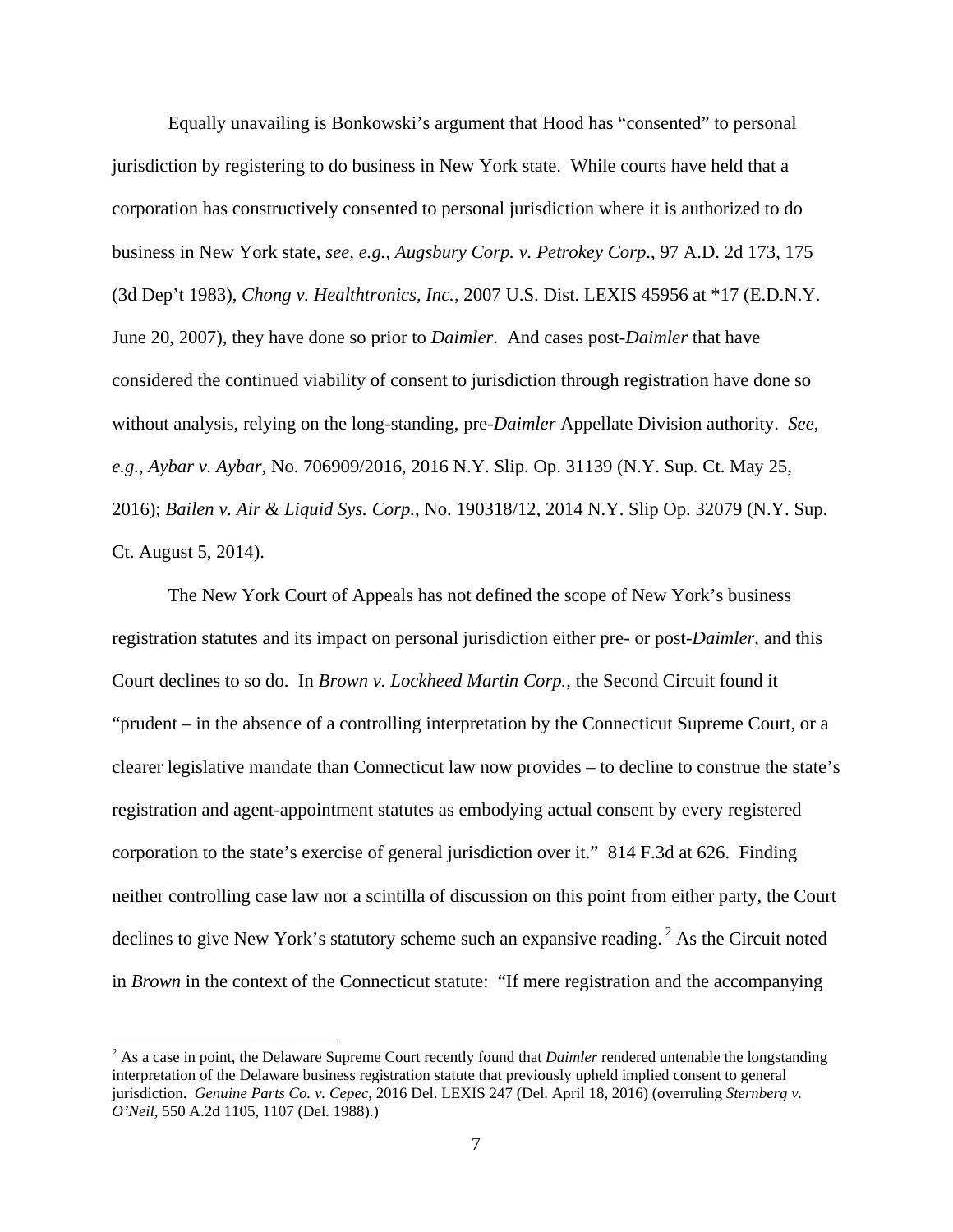appointment of any in-state agent – without an express consent to general jurisdiction – nonetheless sufficed to confer general jurisdiction by implicit consent, every corporation would be subject to general jurisdiction in every state in which it registered, and *Daimler*'s ruling would be robbed of meaning by a back-door thief." *Id*. at 640.

For the reasons discussed herein, this Court lacks personal jurisdiction over Hood.

## **II. Improper Venue**

Hood also moves to transfer this action to the District of Massachusetts based on

improper venue pursuant to 28 U.S.C. § 1406(a). A plaintiff bears the burden of establishing that

venue is proper. *Cold Spring Harbor Lab. v. Ropes & Gray LLP*, 762 F. Supp. 2d 543, 551

(E.D.N.Y. 2011). "If the court chooses to rely on pleadings and affidavits, the plaintiff need only

make a prima facie showing." *Gulf Ins. Co. v. Glasbrenner*, 417 F.3d 353, 355 (2d Cir. 2005)

(quoting *CutCo Indus. v. Naughton*, 806 F.2d 361, 364–65 (2d Cir. 1986)).

Pursuant to 28 U.S.C. § 1391(b), venue is proper in:

(1) a judicial district in which any defendant resides, if all defendants are residents of the State in which the district is located;

(2) a judicial district in which a substantial part of the events or omissions giving rise to the claim occurred, or a substantial part of property that is the subject of the action is situated; or

(3) if there is no district in which an action may otherwise be brought as provided in this section, any judicial district in which any defendant is subject to the court's personal jurisdiction with respect to such action.

An entity is "deemed to reside, if a defendant, in any judicial district in which such defendant is

subject to the court's personal jurisdiction . . . . " 28 U.S.C. § 1391(c).

Because the Court does not have personal jurisdiction over Hood as discussed above,

Hood is not a resident this judicial district and thus venue does not lie under subsection (b)(1).

Additionally, venue is improper under subsection (b)(2) since the events upon which this suit is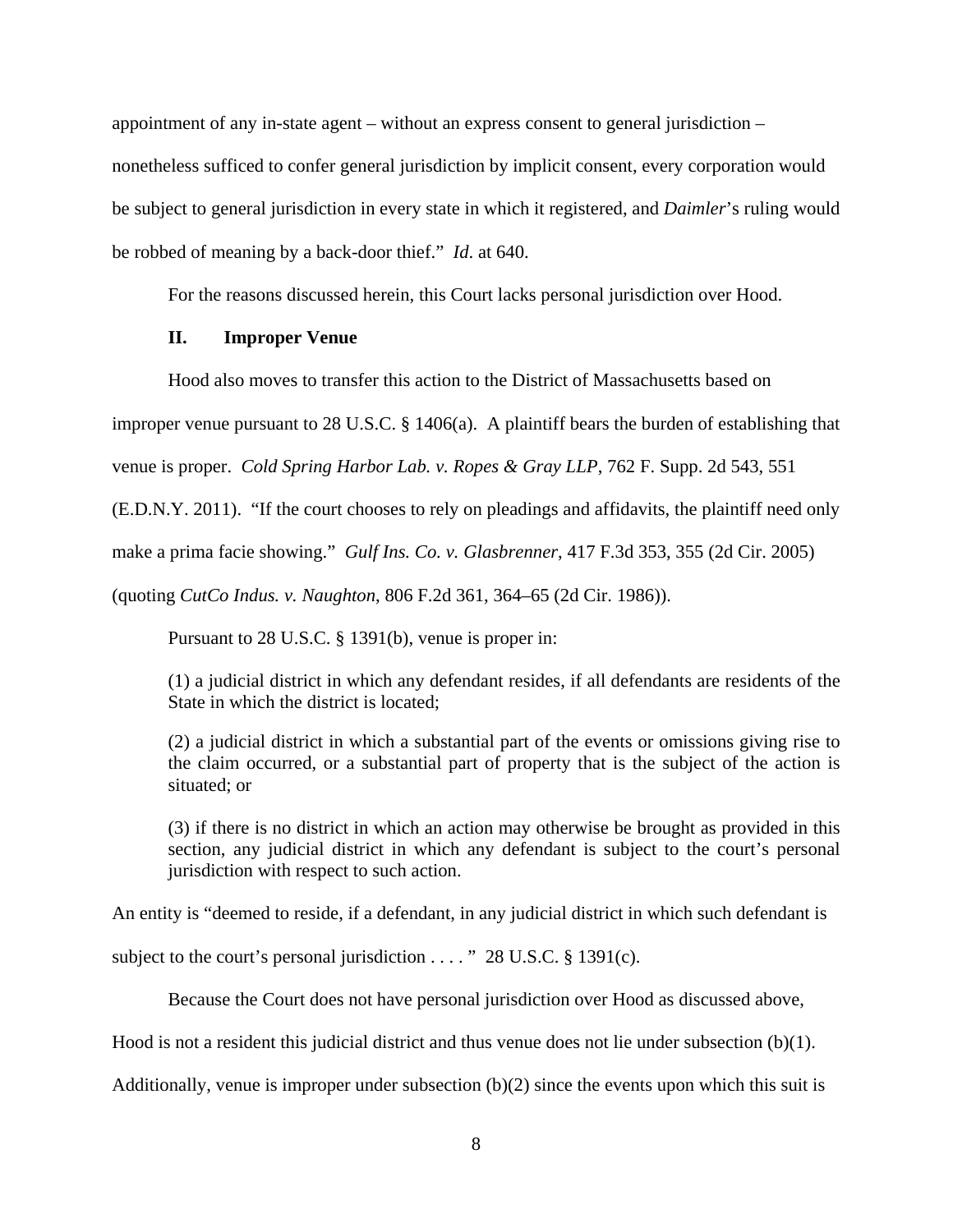based occurred in Massachusetts, not in New York.<sup>3</sup> Furthermore, subsection (b)(3) is not applicable as the action may otherwise be brought in the District of Massachusetts where Hood is amenable to jurisdiction based on its principal place of business. For these reasons, venue is improper in the Eastern District of New York.

# **a. Transfer Pursuant to 28 U.S.C. § 1406**

Pursuant to 28 U.S.C. § 1406(a), if a case is filed in the wrong district, the Court has the discretion to dismiss or transfer the case in the interest of justice. *See Minnette v. Time Warner*, 997 F.2d 1023, 1026 (2d Cir. 1993); *Zaltz v. JDATE*, 952 F. Supp. 2d 439, 456 (E.D.N.Y. 2015). The Court may transfer the case even where it does not have personal jurisdiction over the defendant. *Goldlawr, Inc. v. Heiman*, 369 U.S. 463, 466 (1962). When determining whether to dismiss or transfer, "the Court takes into account the ultimate goal of the 'expeditious and orderly adjudication of cases and controversies on their merits.'" *Fedele v. Harris*, 18 F. Supp. 3d 309, 319 (E.D.N.Y. 2014) (quoting *Goldlawr*, 369 U.S. at 466–67).

 In this case, the interests of justice warrant transfer to the District of Massachusetts. Massachusetts is where Bonkowski sustained the injury for which he brings this suit. The majority of witnesses are, presumably, located there, and Hood maintains its principal place of business in that state. *See Hatfield v. Asphalt Int'l, Inc.*, 2004 U.S. Dist. LEXIS 2036 at \*16 (S.D.N.Y. Feb. 11, 2004) ("Defendants would not be prejudiced, but would likely benefit by having the case transferred to the [transferee state] given that their business operations, and presumably many potential witnesses and relevant documents, are based there."). While

-

<sup>&</sup>lt;sup>3</sup> Bonkowski suggests that the fact that he is receiving medical treatment in Brooklyn provides a basis for venue in this District. His argument is without merit. *Trehern v. OMI Corp.*, 1999 U.S. Dist. LEXIS 919 (S.D.N.Y. February 1, 1999) (finding that post-accident medical treatment is not a substantial part of the events underlying a tort claim; rather, the injury sustained from the accident is the defining event, not the hospitals or physician's offices where he obtained treatment.)